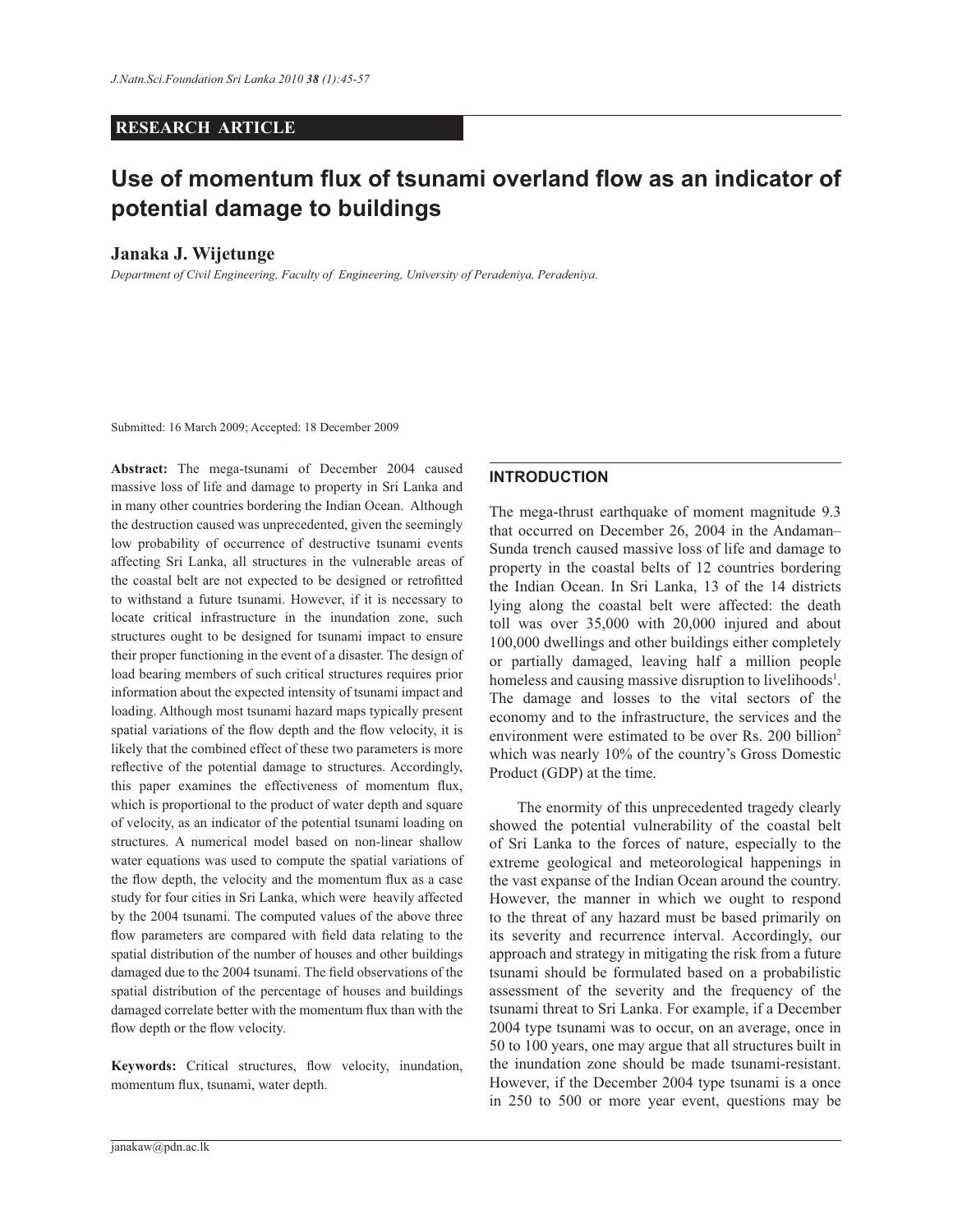raised about the applicability of such tsunami-resistant construction standards, since the life expectancy of a structure may be only 70 to 100 years. Several preliminary investigations based on plate tectonic theory as well as the history of past events in the Andaman–Sunda subduction zone seem to suggest that the frequency of recurrence of an ocean-wide tsunami similar to that which occurred in  $2004$  is very low<sup>3</sup>.

 Therefore, given the seemingly low probability of occurrence of destructive tsunami events affecting Sri Lanka, not all buildings and other infrastructure in the vulnerable areas of the coastal belt are expected to be designed or retrofitted to withstand tsunami loading. However, if it is necessary to locate critical infrastructure such as hospitals, sewage treatment facilities, fire stations, power substations, harbour docks, bridges and communication systems in the inundation zone, such structures ought to be designed to withstand tsunami impact to ensure their proper functioning in the event of a disaster. Structures can be classified critical if the occupants are not sufficiently mobile to avoid injury or death during tsunami overland flow, or the facility is needed for disaster response activities or for maintenance and restoration of essential services in the inundation zone.

 The design of load bearing members of such critical structures and vital infrastructure requires prior information about the expected intensity of tsunami impact and loading. Moreover, availability of information about the spatial distribution of the probable tsunami impact in the inundation zone will also enable coastal planners to avoid high risk areas and locate new development in less vulnerable areas.

 A question then arises as to which flow parameter is more effective in describing and quantifying the potential impact of tsunami overland flow on structures. Although most tsunami hazard maps typically present the spatial distributions of the maximum values of water depth and flow velocities in the inundation zone $4-7$ , it may be argued that it is the combined effect of these two flow parameters that accurately reflect the intensity of tsunami loading which causes damage to structures, and not the water depth or the flow velocity alone. However, one flow parameter that reflects the effects of both the water depth and the flow velocity is the momentum flux which is proportional to the product of the water depth and the square of velocity. Accordingly, the primary objective of the present paper is to examine the effectiveness of momentum flux as an indicator of the potential tsunami loading on structures.

In the present study, a numerical code based on nonlinear shallow water equations was used to compute the spatial distributions of the instantaneous water depth, the flow velocity as well as the momentum flux of the onshore flooding caused by the 2004 tsunami as a case study for four cities on the south and east coasts of Sri Lanka, namely, Matara, Galle, Hambantota and Trincomalee (Figure 1). The calculated values of the above parameters across the computational domains in each of the four cities are compared with the data relating to the proportion of houses and other buildings damaged in each Grama Niladhari (GN) division<sup>1</sup> due to the December 2004 tsunami. The analysis suggests that the mean values of the computed momentum flux correlates better with the percentage of housing and other buildings damaged in each GN division than with the water depth or the flow velocity taken alone.

# **METHODS AND MATERIALS**

*Definitions*:The tsunami waves gain in height as they cross continental slopes into shallow water, and eventually, either break before arriving at the shoreline or merely surge over the nearshore bathymetry without breaking, depending on the wave characteristics and the slope of the nearshore sea bottom. A breaking tsunami wave front moves inland as a surging bore, whilst a non-breaking wave will appear as a fast rising tide with a rapid increase of water level causing flooding onshore. This turbulent, fast-moving flow results in damage, collapse, or floating away of buildings and vegetation as well as drowning of people.

 Inundation distance is the maximum horizontal penetration of tsunami flooding in the direction normal to the shoreline, whilst run-up is the difference between the elevation of maximum tsunami penetration and



Figure 1: Locations of cities selected for the study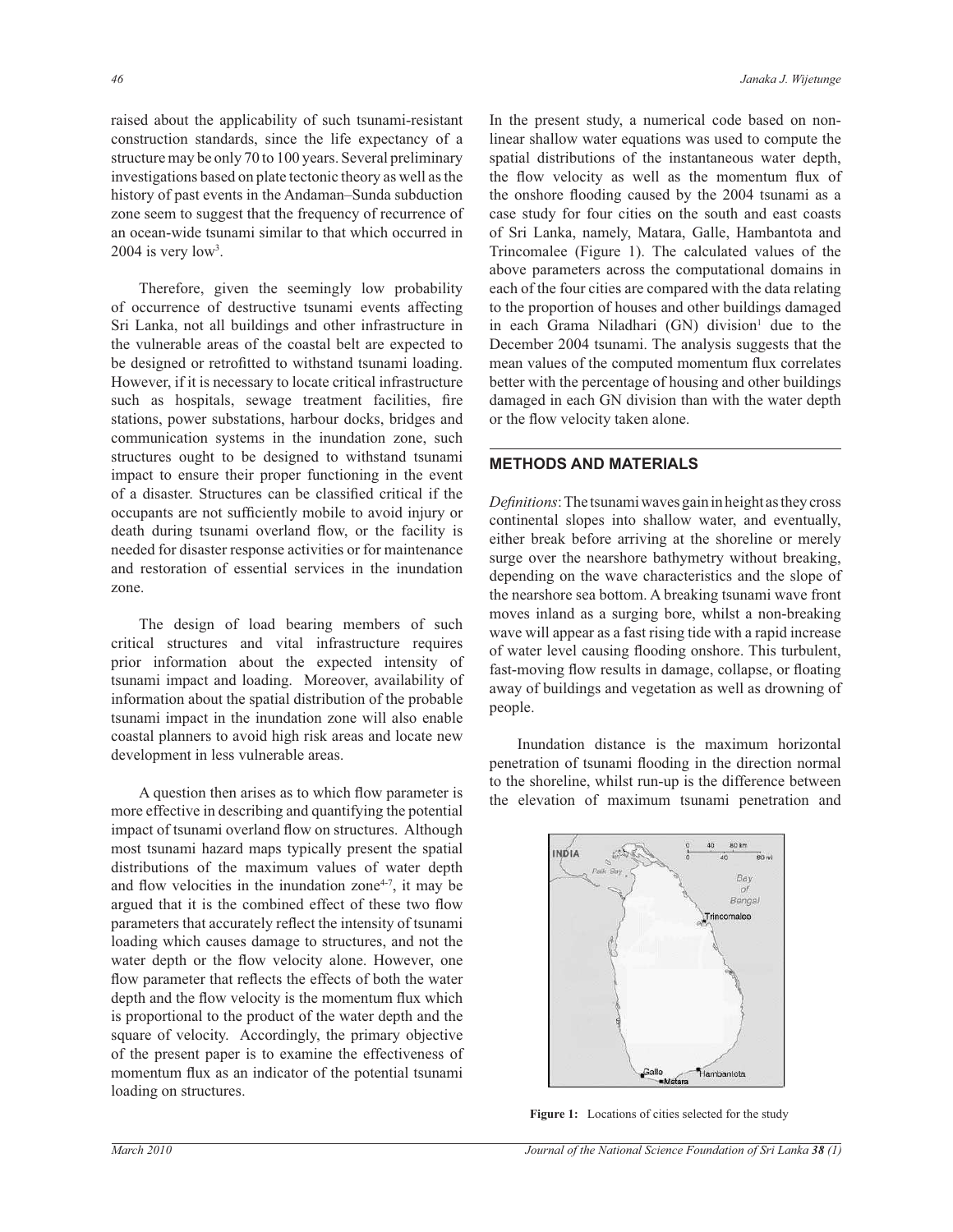the sea level at the time of the tsunami (Figure 2). The inundation distance and the run-up height of the overland flow depend on the wave characteristics, the nearshore bathymetry and the onshore topography, as well as the nature of any coastal structures and the type of land use. The water that ran up inland will run down (drain away) to the sea under gravity causing further damage and carrying off loose objects and people in its path as it retreats.

 The following parameters pertaining to both the run-up and the run-down processes are usually employed to describe the tsunami impact onshore:

Maximum flow depth,

$$
h_{\max}(x, y) = \left[ \eta(x, y, t) + h_{s}(x, y, t) \right]_{\max} \tag{1}
$$

Maximum depth-averaged current speed,

$$
V_{\text{max}}(x, y) = \left| \left\{ u^2(x, y, t) + v^2(x, y, t) \right\}^{1/2} \right|_{\text{max}} \quad \dots (2)
$$

where,  $h_s$  is the still water depth;  $\Box$  is the amplitude; *t* is the time; *x* and *y* respectively are the directions pointing. the time; *x* and *y*, respectively, are the directions pointing to the east and the north; and *u* and *v,* respectively, are the depth-averaged velocities in the *x* and *y* directions.

 Regions with large flow depths in tsunami overland flow do not necessarily correlate with regions of large velocities<sup>8</sup>. As a tsunami propagates over dry land, the flow depth decreases towards the point of maximum run-up where the velocity at the tip of the surging front becomes zero, indicating that in this case both *h* and *V* are small; however, during run-down under gravity, the flow depth could be comparatively smaller, but the velocity can be substantial depending on the ground slope. It may be argued that, rather than the water depth and the flow speeds taken separately, it is the combined effect of these two parameters that causes damage to structures. Accordingly, the maximum momentum flux of the overland flow defined as follows may be more useful in describing the potential tsunami impact onshore:

Maximum momentum flux per unit width normal to the flow,

$$
M_{\max}(x, y) = \left[ \rho h(x, y, t) V^{2}(x, y, t) \right]_{\max} \quad \dots (3)
$$

where,  $\Box$  is the density of sea water.

A Momentum Flux Index (MFI) is defined as follows:

$$
MFI = \log_{10}(M_{\text{max}}) \tag{4}
$$

A numerical model based on non-linear shallow water equations was used to compute the flow depths (*h*) and flow velocities  $(u, v)$  as well as the MFI across the areas of interest in the four cities.

*Numerical model*: The fault plane model and the hydrodynamic model used to simulate the generation and the propagation of the 2004 tsunami from its origin in the Andaman-Sunda trench to the shores of Sri Lanka is described below. The nested grid set-up used in the hydrodynamic model is also described.

Fault plane model: Seismic inversion models <sup>9</sup> suggest that the rupture propagated approximately northward from the epicentre located at  $(95.51\textdegree E, 3.25\textdegree N)$  along 1,200 – 1,300 km of the Andaman-Sunda fault line for about  $8 - 10$  min causing up to 6 m of bottom subsidence and 10 m of uplift over a region  $100 - 150$  km wide across the subduction area.

A previous study<sup>10</sup> employed available seismic data as well as hydrodynamic data to iteratively develop a 5-segment co-seismic tsunami source for the above 26 December 2004 event. In a subsequent study<sup>11</sup>, the numerical simulations based on this fault plane model showed good agreement with measured run-up heights along the Andaman coast of Thailand.

 The contours of initial surface elevation for the above co-seismic tsunami source computed using Okada's dislocation model<sup>12</sup> and reported in Grilli *et al*.<sup>10</sup> is shown in Figure 3. Further, it is assumed here that the sea surface follows the sea bed deformation instantaneously. Note that in Figure 3, the continuous lines represent uplift and dashed lines represent subsidence, both at 1 m contour intervals in the range  $-5$  m to  $+ 8$  m. The background bathymetry is also plotted in grey at 500 m contour intervals.

 The present simulations employed the initial surface elevation from the above source model $10$ .



**Figure 2:** Definition sketch: tsunami run-up and inundation distance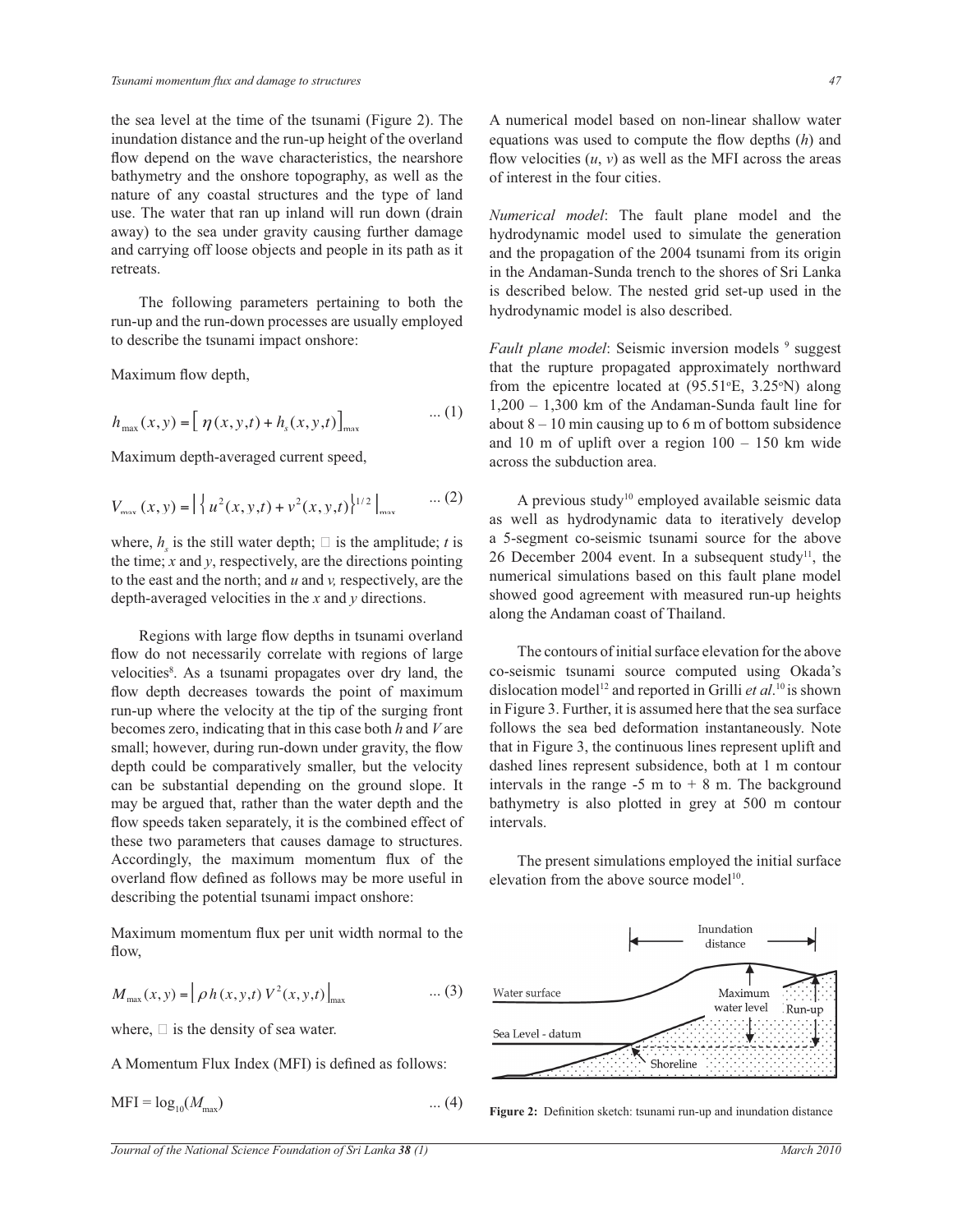*Grid set-up for hydrodynamic model*: A dynamically coupled system of nested grids was employed to simulate the tsunami propagation from Andaman-Sunda subduction zone towards Sri Lanka and the subsequent inundation of the onshore terrain of the cities under study. The numerical simulations for the southern and the eastern coasts were carried out separately: the details of the nested grids employed to simulate tsunami inundation in Galle, Matara and Hambantota on the south coast and Trincomalee on the east coast are given in Table 1 and Table 2, respectively. The bathymetry data for the largest grid employed in the simulations, i.e., Grid 1, was obtained by interpolating ETOPO2 data<sup>13</sup> with a resolution of 2 arc minutes to a grid of 0.6765 arc minutes  $(-1250 \text{ m})$  spacing.

 The bathymetry data for Grids S2 (Table 1) and E2 (Table 2) with a grid resolution of 0.1353 arc minutes  $(-250 \text{ m})$  as well as for Grids S3 and E3 (grid spacing 50 m) were at first interpolated from ETOPO2 data and were then updated with data from the available navigation charts of the UK Hydrographic Office. These navigation charts typically covered depths down to about 3000 – 4000 m at scales of 1:150,000 or 1:300,000. The nearshore bathymetry of some areas was updated with higher resolution navigation charts at scales of 1:10,000 and 1:15,000.

 Three fourth level grids with a grid spacing of 10 m were used to cover the three cities on the south coast: grids S41, S42 and S43 for Galle, Matara and Hambantota, respectively. The topographic data for these grids were obtained from high resolution LIDAR (Light Detection and Ranging) survey data (The precise digital earth model of the coastal areas of Sri Lanka, Project Director: Prof. Fabrizio Ferrucci, Italy) made available



**Figure 3:** Initial surface elevation for tsunami source. Continuous lines represent uplift and dashed lines represent subsidence, both at 1 m contour intervals in the range -5 m to +8 m (after Ioualalen *et al*.<sup>11</sup>).

to the author by the Ministry of Disaster Management and Human Rights of the Government of Sri Lanka. These LIDAR data have been acquired at a horizontal resolution of 1 m and a vertical resolution of not more than 0.3 m and were originally projected on to the UTM WGS84 - Zone 44N coordinate system. Subsequently, these LIDAR maps were projected on to the Geographic Coordinate System with WGS84 as the datum, and were subjected to ground truthing for validation.

 The fourth level grid employed to simulate the inundation in the city of Trincomalee on the east coast (Grid E41 in Table 2) was constructed by utilizing 1:5000 scale digital topographic data obtained from the Survey Department of Sri Lanka as LIDAR data were not available for the east coast.

*Hydrodynamic model formulation*: The mathematical model used in the present work is the Cornell Multigrid Coupled Tsunami Model (COMCOT, coded in FORTRAN 90) which solves the non-linear shallow water equations on a dynamically coupled system of nested grids using a modified leap-frog finite difference numerical scheme. This model has been validated by experimental data<sup>14</sup> and has been successfully used to investigate several historical tsunami events, including the 2004 Indian Ocean tsunami<sup>15-17</sup>.

 Using a nested grid system, COMCOT is capable of simultaneously calculating the tsunami propagation in the ocean and the inundation in the targeted coastal zones. In the nested grid system, the inner (finer) grids adopt a smaller grid size and time step and are nested inside an outer (larger) grid. At the beginning of each time step, along the interface of two different grids, the volume flux, which is a product of water depth and depth-averaged velocity, is interpolated from the outer grids into inner grids. The water surface elevations and the volume fluxes in the inner grids are calculated and the resulting free surface elevations are averaged to update those values in the larger grids, which overlap the inner grid. The volume fluxes in the outer grid can also be updated. With this algorithm, we can capture nearshore features of tsunami dynamics with a high spatial and temporal resolution whilst maintaining a high computational efficiency<sup>16</sup>. To simulate onshore flooding, a moving boundary scheme described in Cho<sup>18</sup> was used, in which the "shoreline" is defined as the interface between a wet grid and its adjacent dry grids. Along the "shoreline", the volume flux is assigned to be zero. Once the water surface elevation at the wet grid is higher than the land elevation in its adjacent dry grids, the "shoreline" is moved one grid toward the dry grid and the volume flux is no longer zero and needs to be calculated by the governing equations.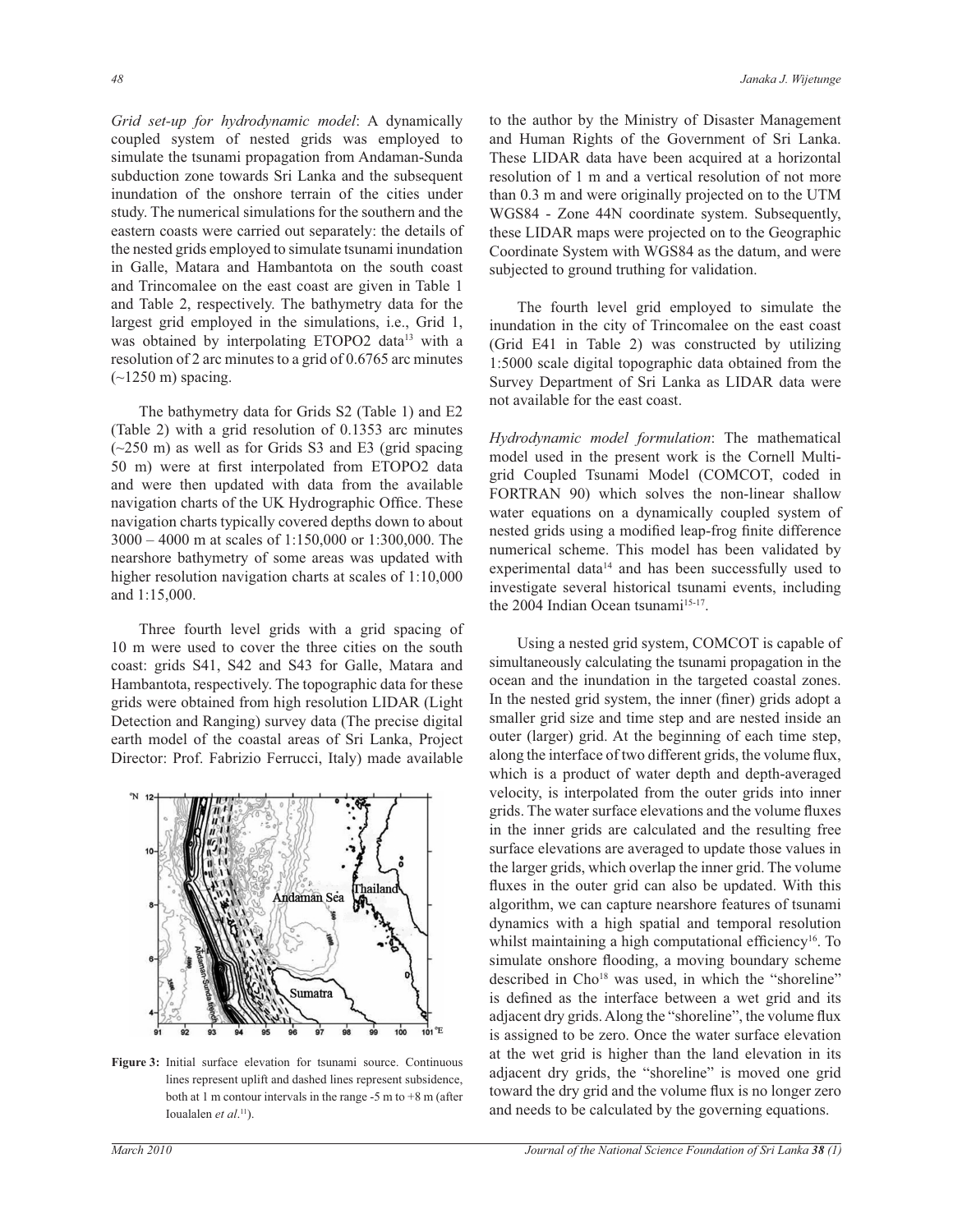|  | <b>Table 1:</b> Model parameters for the nested grids – south coast |  |  |  |  |  |
|--|---------------------------------------------------------------------|--|--|--|--|--|
|--|---------------------------------------------------------------------|--|--|--|--|--|

|                  | Extent of grid      |                     |                   |                      |
|------------------|---------------------|---------------------|-------------------|----------------------|
| Grid No.         | (Geographic, WGS84) |                     | No. of            | Grid                 |
|                  | Eastward $(^{0}E)$  | Northward $(^{0}N)$ | grids             | spacing              |
| 1                | 78.4000 - 98.2950   | $0.0000 - 14.8987$  | 1765 x 1320       | $0.6765$ min.        |
| S <sub>2</sub>   | 79 2301 - 82 4061   | 5 0143 - 64896      | $1385 \times 640$ | $0.1353 \text{ min}$ |
| S <sub>3</sub>   | 80.1179 - 81.1954   | 5.7804 - 6.1790     | 2355 x 870        | 50 <sub>m</sub>      |
| S <sub>41</sub>  | 80.1883 - 80.2419   | $5.9980 - 6.0511$   | 595 x 590         | 10 <sub>m</sub>      |
| S <sub>42</sub>  | 80.5176 - 80.5676   | 5.8967 - 5.9611     | 555 x 715         | 10 <sub>m</sub>      |
| S <sub>4</sub> 3 | 81.1031 - 81.1503   | $6.0890 - 6.1589$   | 525 x 775         | 10 <sub>m</sub>      |

**Table 2:** Model parameters for the nested grids – east coast

|                | Extent of grid         |                         |                   |                 |
|----------------|------------------------|-------------------------|-------------------|-----------------|
| Grid No.       | (Geographic, WGS84)    |                         | No. of            | Grid            |
|                | Eastward $(^{\circ}E)$ | Northward $(^{\circ}N)$ | grids             | spacing         |
|                | 78.4000 - 98.2950      | $0.0000 - 14.8987$      | 1765 x 1320       | $0.6765$ min.   |
| E <sub>2</sub> | 80.9549 - 82.3620      | $6.4673 - 8.9456$       | $625 \times 1100$ | $0.1353$ min.   |
| E <sub>3</sub> | 81.1096 - 81.9889      | 7.6187 - 8.6934         | 1935 x 2380       | 50 <sub>m</sub> |
| <b>E41</b>     | 81.2137 - 81.2538      | $8.5656 - 8.5984$       | $445 \times 365$  | 10 <sub>m</sub> |



**Figure 4:** Comparison of computed maximum water levels with field measurements. See Table 3 for coordinates of locations



**Figure 6:** Spatial distribution of MFI for the city of Matara. The inset shows the GN divisions falling within the computational domain.



- Field measurements of points of maximum penetration of inundation
- $\Box$  Sea/ rivers & streams
- **Figure 5:** Comparison of model simulated extent of inundation with field measurements of points of maximum penetration of inundation in the city of Matara



**Figure 7:** Comparison of the percentage of (*a*) housing units, and (*b*) other buildings, damaged in each GN division of the modelled area of the city of Matara with corresponding mean values of MFI.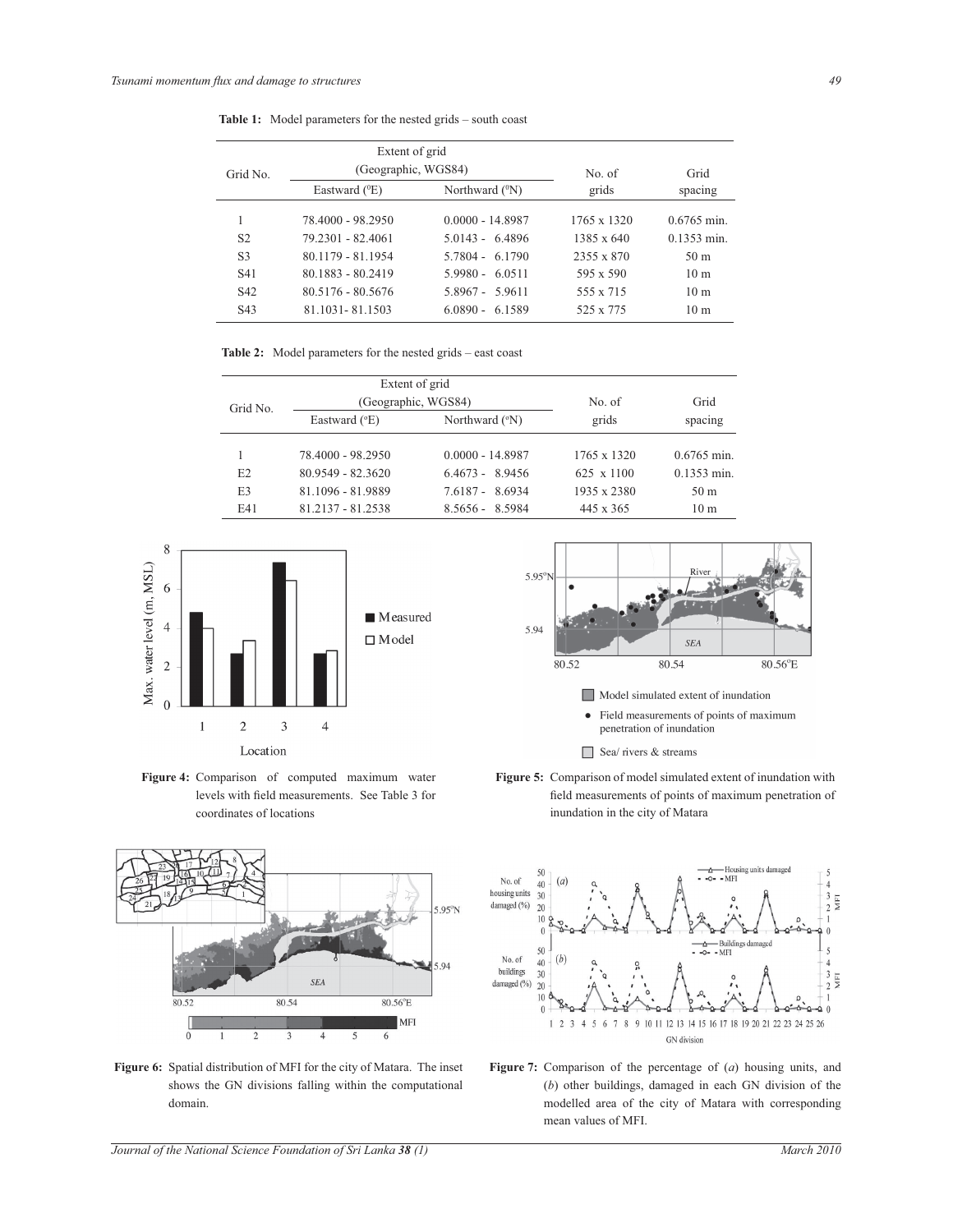The amplitude of the 2004 tsunami during its propagation was in the order of magnitude of 1 m, whilst the wavelength of the leading wave was in the order of magnitude of 100 km. Thus, linear shallow water equations are adequate to solve tsunami propagation in the first, second and third level grids.

 On the other hand, in the inundation areas of the fourth level grids, the water depth becomes very small and approaches zero at the tip of the surging bore. Thus, the non-linearity, i.e., the ratio between wave amplitude and water depth, could become significant. However, owing to the shallowness of the water, the frequency dispersion effects, which are represented by the water depth to wave length ratio, can still be negligible. Considering these, non-linear shallow water equations inclusive of bottom frictional terms were adopted to describe the tsunami overland flow in fourth level grids.

 As the spatial extent is comparatively larger in first and second level grids, we used the linear shallow water equations on the spherical coordinate system as given in the following:

$$
\frac{\partial \zeta}{\partial t} + \frac{1}{R \cos \varphi} \left[ \frac{\partial P}{\partial \psi} + \frac{\partial}{\partial \varphi} (\cos \varphi Q) \right] = 0
$$
  

$$
\frac{\partial P}{\partial t} + \frac{gh_s}{R \cos \varphi} \frac{\partial \zeta}{\partial \psi} - fQ = 0
$$
  

$$
\frac{\partial Q}{\partial t} + \frac{gh_s}{R} \frac{\partial \zeta}{\partial \omega} + fP = 0 \qquad \qquad \dots (5)
$$

where,  $\Box$  is free surface elevation;  $(\Box, \phi)$  denote the longitude and latitude of the Earth; *R* is the Earth's radius; *P* and *Q* stand for the volume fluxes ( $P = h<sub>s</sub>u$  and  $Q = h<sub>s</sub>v$ ); and *f* represents the Coriolis force coefficient.

 However, given the comparatively smaller spatial extents of the third and fourth level grids, the governing equations were solved in Cartesian coordinate system in these regions. The non-linear shallow-water equations in Cartesian coordinate system can be expressed as:

$$
\frac{\partial \xi}{\partial t} + \frac{\partial P}{\partial x} + \frac{\partial Q}{\partial y} = 0
$$
\n
$$
\frac{\partial P}{\partial t} + \frac{\partial}{\partial x} \left( \frac{P^2}{h} \right) + \frac{\partial}{\partial y} \left( \frac{PQ}{h} \right) + gh \frac{\partial \xi}{\partial x} + \tau_x h = 0
$$
\n
$$
\frac{\partial Q}{\partial t} + \frac{\partial}{\partial x} \left( \frac{PQ}{h} \right) + \frac{\partial}{\partial y} \left( \frac{Q^2}{h} \right) + gh \frac{\partial \xi}{\partial y} + \tau_y h = 0 \qquad \dots (6)
$$

where,  $\tau_{\rm x}$  and  $\tau_{\rm y}$  are the bottom shear stresses in *x*- and *y*-directions, respectively; and *P* and *Q* stand for the

volume fluxes ( $P = hu$  and  $Q = hv$ ). Moreover, because of the smaller spatial extents of the second, third and fourth level grids, the Coriolis force effect is not considered for these regions.

The bottom shear stress terms are modelled by using the Manning's formula:

$$
t_x = \frac{\rho g n^2}{h^{7/3}} P (P^2 + Q^2)^{1/2}
$$
  

$$
t_y = \frac{\rho g n^2}{h^{7/3}} Q (P^2 + Q^2)^{1/2}
$$
 ... (7)

where, *n* is the Manning's coefficient, which represents the roughness of the land surface. In the absence of detailed information regarding the land use and given the difficulties in characterizing the roughness of an irregular surface consisting of man-made structures, a uniform value of  $n = 0.02$  for onshore terrain of all four cities was used.

*Analysis of numerical model results*: The output data files of COMCOT numerical model include water surface elevation as well as depth- averaged velocity components in longitudinal (or *x*-) and latitudinal (or *y*-) directions at each time step for each grid nested in the computational domain. Such data files for the fourth level grids were then processed using Matlab version 6.5 software to obtain the spatial variations of the maximum water depth (*h*), the maximum current speed (*V*) and the MFI in the four cities considered in this study.

 Furthermore, the analysis of data was extended to examine the reliability of MFI as an indicator of tsunami damage compared to the two parameters typically employed in depicting tsunami hazard, i.e., *h* and *V*. Extensive data gathered after the 2004 tsunami relating to the number of housing units and other buildings that were completely damaged or partially damaged but unusable have been published by the Department of Census and Statistics for affected GN divisions along the

**Table 3:** Coordinates of locations referred to in Figure 4

| Location    | Geographical coordinates<br>on WGS84 (deg.) | Source                         |
|-------------|---------------------------------------------|--------------------------------|
| Galle       | 80.2221 E, 6.0373 N                         | Tomita et al. <sup>19</sup>    |
| Matara      | 80.5242 E, 5.9355 N                         | Shibayama et al. <sup>20</sup> |
| Hambantota  | 81.1265 E, 6.1311 N                         | ditto                          |
| Trincomalee | 81.2378 E, 8.5661 N                         | Liu et al. <sup>21</sup>       |

*March 2010 Journal of the National Science Foundation of Sri Lanka 38 (1)*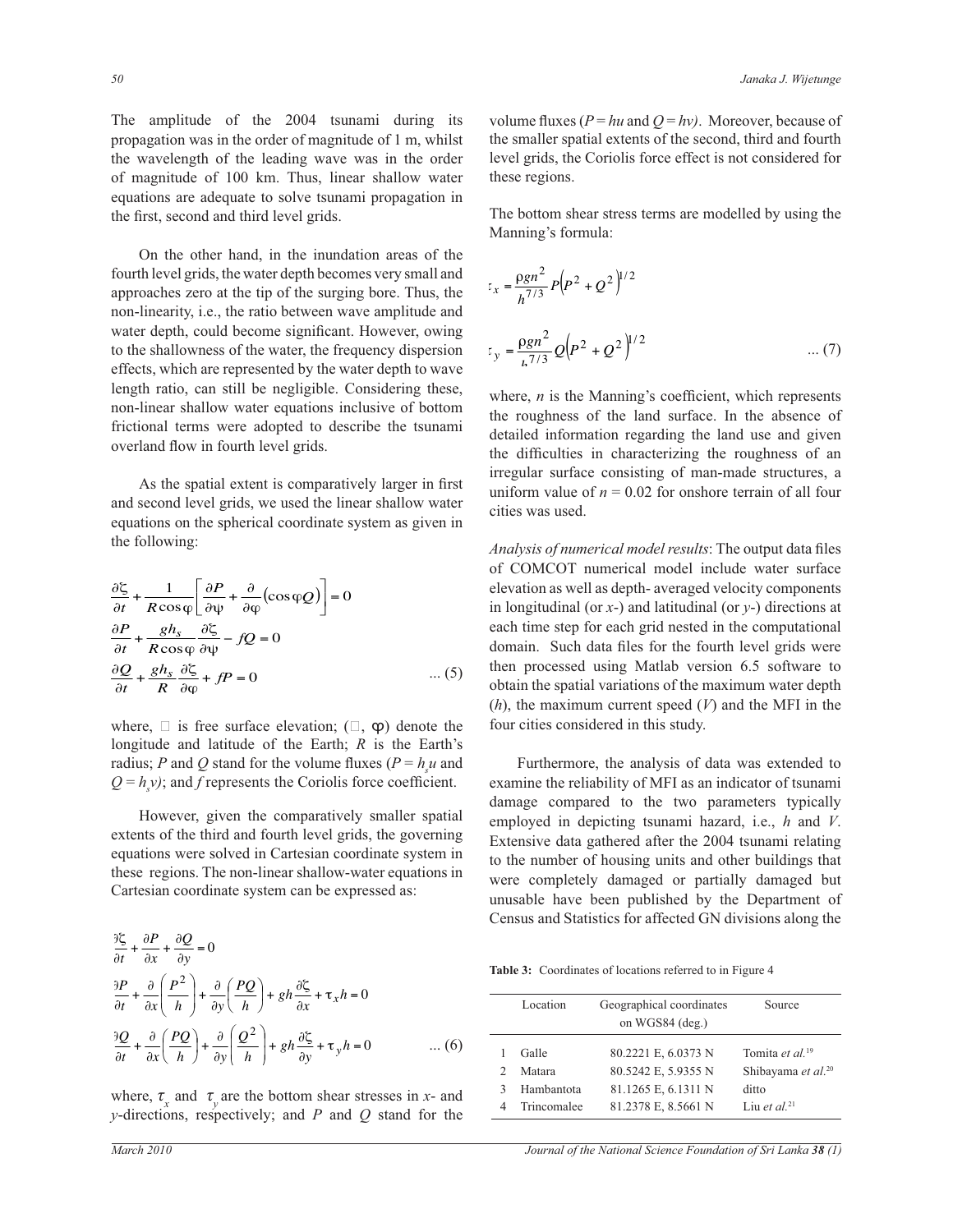coastal belt<sup>1</sup>. In this survey, a place of dwelling of human beings separated from other places of dwelling and with a separate entrance is termed a 'housing unit' whilst every building or part of a building which is not used as a place of dwelling is termed 'other buildings'. Such other buildings include offices, shops, hospitals, hotels and restaurants. Accordingly, a mosaic of approximate boundaries of the GN divisions covered in the modelled area of each city was laid on raster files of the spatial variation of the three flow parameters, namely, the water depth, the flow velocity and the MFI, using Global Mapper version 8.03 GIS software. Then, separate data files containing the value of each of these parameters at every grid point in each of the GN divisions were created using tools available for this purpose in Global Mapper. These data files were then used to obtain the following statistical quantities of the above three parameters (MFI, *h* and *V*) for each GN division: the mean; the average of the highest one-third; and the average of the highest onetenth.

# **RESULTS AND DISCUSSION**

#### **Verification of model results**

At the outset, field measurements of maximum water levels and the furthest extent of overland flow due to the 2004 tsunami were compared with the corresponding results from the model in order to verify the reliability of the seismic source model as well as the hydrodynamic model of tsunami propagation and inundation employed in the present study.

 In Figure 4 the computed maximum water levels at selected locations close to the shoreline in the four cities were compared with those measured by post-tsunami survey teams. The coordinates of the locations where field measurements are available are given in Table 3. It is seen in Figure 4 that the computed water levels on the whole show good agreement with the field measurements, especially considering both the uncertainties involved in

|                |                   | Percentage of            | Percentage of        | Computed values of MFI         |                    |                              |
|----------------|-------------------|--------------------------|----------------------|--------------------------------|--------------------|------------------------------|
| No.            | GN division       | housing units<br>damaged | buildings<br>damaged | $\mathrm{MFI}_{\mathrm{mean}}$ | MFI <sub>1/3</sub> | $\mathrm{MFI}_{\text{1/10}}$ |
| 1              | Eliyakanda South  | 6                        | 13                   | 1.0                            | 3.0                | 4.8                          |
| $\overline{2}$ | Eliyakanda North  | 1                        | $\overline{3}$       | 0.6                            | 1.8                | 3.1                          |
| 3              | Meddawatta        | $\Omega$                 | $\theta$             | $\mathbf{0}$                   | $\mathbf{0}$       | $\mathbf{0}$                 |
| 4              | Weradoowa         | $\Omega$                 | $\theta$             | $\theta$                       | $\Omega$           | $\theta$                     |
| 5              | Kotuwegoda South  | 12                       | 21                   | 4.0                            | 4.6                | 4.9                          |
| 6              | Kotuwegoda North  | 3                        | $\mathbf{1}$         | 2.8                            | 3.6                | 4.1                          |
| 7              | Uyanwatta         | 2                        | $\overline{0}$       | 0.8                            | 2.3                | 3.2                          |
| 8              | Weragampita       | $\Omega$                 | $\overline{0}$       | 0.1                            | 0.3                | 0.9                          |
| 9              | Fort              | 35                       | 9                    | 3.9                            | 4.4                | 4.8                          |
| 10             | Kadaveediya East  | 12                       | 1                    | 1.4                            | 1.7                | 3.5                          |
| 11             | Uyanwatta North   | $\mathbf{0}$             | $\mathbf{0}$         | $\mathbf{0}$                   | $\mathbf{0}$       | $\overline{0}$               |
| 12             | Walpola           | $\Omega$                 | $\theta$             | $\theta$                       | $\theta$           | $\theta$                     |
| 13             | Thotamuna         | 45                       | 38                   | 3.4                            | 4.1                | 4.3                          |
| 14             | Noope             | $\Omega$                 | $\mathbf{0}$         | 0.7                            | 1.9                | 2.5                          |
| 15             | Kadaveediya South | 9                        | 1                    | 1.4                            | 3.6                | 3.9                          |
| 16             | Kadaveediya West  | $\Omega$                 | $\Omega$             | $\theta$                       | $\theta$           | $\mathbf{0}$                 |
| 17             | Weliweriya East   | $\Omega$                 | $\theta$             | $\theta$                       | $\theta$           | $\theta$                     |
| 18             | Pamburana         | 12                       | 11                   | 2.7                            | 4.0                | 4.6                          |
| 19             | Welegoda East     | $\mathbf{0}$             | $\theta$             | $\mathbf{0}$                   | $\mathbf{0}$       | $\mathbf{0}$                 |
| 20             | Weliweriya West   | $\Omega$                 | $\theta$             | $\theta$                       | $\theta$           | $\theta$                     |
| 21             | Polhena           | 32                       | 35                   | 3.2                            | 3.9                | 4.2                          |
| 22             | Welegoda North    | $\overline{0}$           | $\mathbf{0}$         | $\mathbf{0}$                   | $\theta$           | $\theta$                     |
| 23             | Isadeen Town      | $\mathbf{0}$             | $\overline{0}$       | $\mathbf{0}$                   | $\theta$           | $\theta$                     |
| 24             | Walgama South     | 2                        | 1                    | 0.9                            | 2.3                | 2.9                          |
| 25             | Walgama Meda      | $\mathbf{0}$             | $\mathbf{0}$         | $\boldsymbol{0}$               | $\mathbf{0}$       | $\mathbf{0}$                 |
| 26             | Walgama           | $\mathbf{0}$             | $\mathbf{0}$         | $\mathbf{0}$                   | $\mathbf{0}$       | $\mathbf{0}$                 |

**Table 4:** Computed values of MFI and percentage damage to housing and buildings in Matara.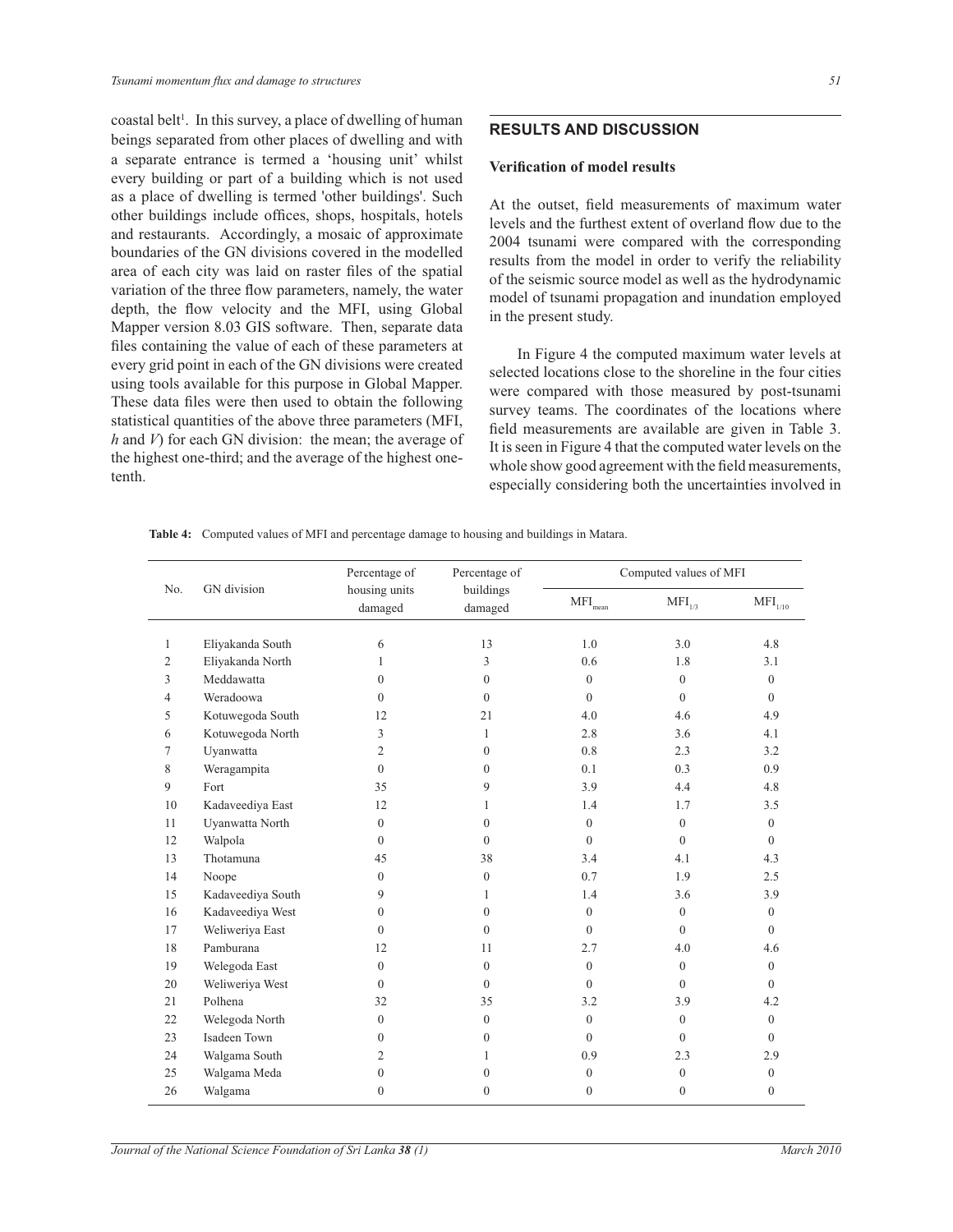modelling tsunami generation and propagation as well as the accuracy of post-tsunami field measurements which have to rely on evidence such as watermarks, locations of debris left at higher elevations, damage to structures and trees, etc. Most field surveys carried out in the immediate aftermath of the tsunami could have made use of the more reliable watermarks on housing and other buildings to estimate the maximum water levels. Nevertheless, it is possible that the typical surface waviness of a fast moving turbulent flow often carrying large amounts of debris and getting channelled through narrow spaces constrained by buildings and other obstructions could still result in a higher water mark. It must also be

mentioned that a similar comparison for the computed flow velocities cannot be done since such field records are not available.

 The numerical results were further verified by comparing the model simulated extent of overland flow with the field measurements of the points of maximum penetration of inundation reported previously<sup>22</sup>. It was found that a Manning's bottom roughness value of  $n = 0.02$ (which is the typical value of *n* for firm soil) gave good agreement of model predicted extent of inundation with the measured points of limit of inundation, as shown in Figure 5, for example, for the city of Matara. There appears

| <b>Table 5:</b> Computed values of MFI and percentage damage to housing and buildings in Galle |  |  |
|------------------------------------------------------------------------------------------------|--|--|

|                |                    | Percentage of            | Percentage of     | Computed values of MFI         |                |                      |
|----------------|--------------------|--------------------------|-------------------|--------------------------------|----------------|----------------------|
| No.            | GN division        | housing units<br>damaged | buildings damaged | $\mathrm{MFI}_{\mathrm{mean}}$ | $MFI_{1/3}$    | $\rm{MFI}$ $_{1/10}$ |
| $\mathbf{1}$   | Katugoda           | 34                       | 39                | 3.3                            | 3.7            | 3.9                  |
| 2              | <b>Dewathura</b>   | 28                       | 50                | 2.1                            | 3.2            | 3.6                  |
| 3              | Magalle            | 19                       | 23                | 3.1                            | 3.8            | 4.1                  |
| $\overline{4}$ | Makuluwa           | $\mathbf{1}$             | $\mathbf{0}$      | 0.8                            | 2.3            | 2.9                  |
| 5              | Ettiligoda South   | $\mathbf{0}$             | $\Omega$          | $\overline{0}$                 | $\overline{0}$ | $\mathbf{0}$         |
| 6              | Milidduwa          | $\theta$                 | $\Omega$          | $\theta$                       | $\Omega$       | $\theta$             |
| $\tau$         | Pettigalawatta     | 25                       | 37                | 3.3                            | 3.8            | 3.9                  |
| 8              | Thalapitiya        | 14                       | 10                | 2.0                            | 3.3            | 3.4                  |
| 9              | Kongaha            | $\theta$                 | $\Omega$          | $\theta$                       | $\theta$       | $\theta$             |
| 10             | Dangedara East     | $\mathbf{0}$             | $\Omega$          | 0.1                            | 0.5            | 1.2                  |
| 11             | Weliwatta          | 8                        | 6                 | 1.5                            | 3.2            | 3.7                  |
| 12             | Madapatha          | $\mathbf{0}$             | $\mathbf{0}$      | $\mathbf{0}$                   | $\overline{0}$ | $\mathbf{0}$         |
| 13             | Pokunawatta        | $\theta$                 | $\Omega$          | $\Omega$                       | $\Omega$       | $\theta$             |
| 14             | Fort               | $\theta$                 | $\Omega$          | 1.1                            | 2.9            | 3.7                  |
| 15             | Cheena Koratuwa    | 13                       | 45                | 3.4                            | 3.8            | 4.0                  |
| 16             | Minuwangoda        | $\overline{4}$           | $\overline{0}$    | 2.6                            | 3.2            | 3.5                  |
| 17             | Sangamittapura     | $\theta$                 | $\Omega$          | 0.1                            | 0.4            | 1.3                  |
| 18             | Kaluwella          | 15                       | 7                 | 1.2                            | 2.8            | 3.5                  |
| 19             | Kandewatta         | $\mathbf{1}$             | $\mathbf{0}$      | 0.5                            | 1.5            | 2.4                  |
| 20             | Galwadugoda        | $\theta$                 | $\Omega$          | 0.3                            | 0.8            | 1.9                  |
| 21             | Mahamodara         | 24                       | 13                | 2.0                            | 3.6            | 4.5                  |
| 22             | Osanagoda          | $\theta$                 | $\Omega$          | $\theta$                       | $\Omega$       | $\theta$             |
| 23             | Kumbalwella South  | $\theta$                 | $\theta$          | 0.2                            | 0.5            | 1.6                  |
| 24             | Siyambalagahawatta | 14                       | 5                 | 1.8                            | 4.0            | 4.7                  |
| 25             | Bope West          | $\mathbf{1}$             | $\mathbf{0}$      | 0.3                            | 1.5            | 3.3                  |

**Table 6:** Correlation between damage to housing units and selected flow parameters

|        | Correlation Coefficient $(r)$    |                                               |                                               |  |  |
|--------|----------------------------------|-----------------------------------------------|-----------------------------------------------|--|--|
| City   | MFI & damage to<br>housing units | Flow depth $(h)$ &<br>damage to housing units | Flow speed $(V)$ & damage<br>to housing units |  |  |
| Matara | 0.8660                           | 0.6830                                        | 0.6453                                        |  |  |
| Galle  | 0.8290                           | 0.8165                                        | 0.7051                                        |  |  |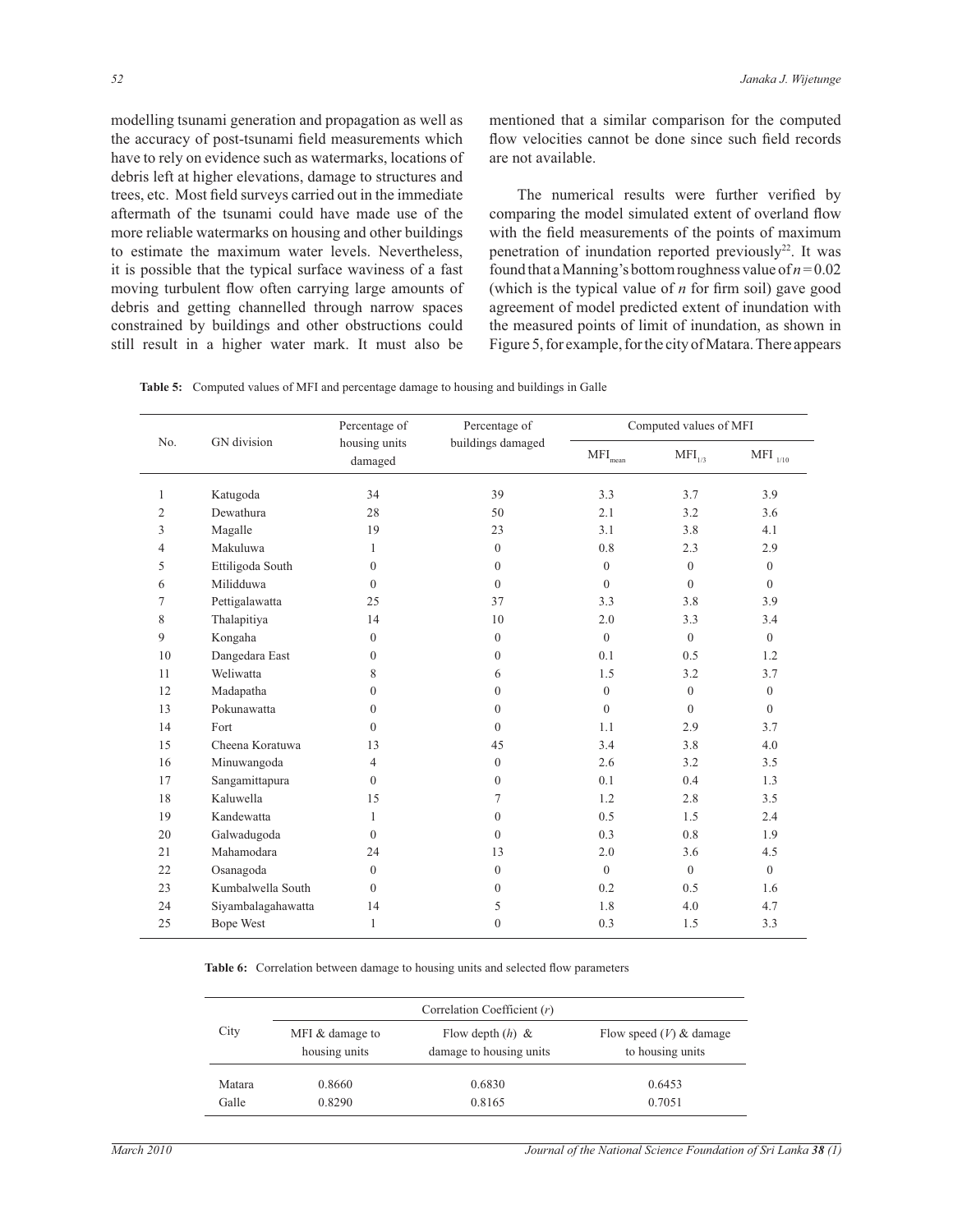to be one outlier at around  $(80.521 \text{°E}, 5.948 \text{°N})$ : the field records indicate that tsunami flooding has travelled up to this point along a narrow, small stream; however, it was found that the 10 m gridding of topographic data employed in the present simulations was too coarse to fully resolve such a narrow stream, and consequently, the inability of the model to simulate flow towards this point. Similar comparisons carried out for the cities of Galle and Hambantota too showed good agreement. However, a satisfactory comparison could be seen only for about two-thirds of the coastline of the city of Trincomalee. Since high resolution LIDAR data of the onshore terrain were not available for the city of Trincomalee, it is possible that inaccuracies in the topographic data used could be one contributing factor.

#### **Momentum flux index**

#### **City of Matara**

The spatial distribution of the MFI (see eq. 4 for definition) for the city of Matara is shown in Figure 6. The results are shown in three colour bands in grey scale: values of MFI up to 3 (i.e., representing momentum flux per unit width in the order of magnitude of  $10<sup>3</sup>$  N), between 3 and 4 (i.e.,  $10^4$  N  $\sim$  1 ton) and higher than 4. We see that the MFI for the modelled area of the city of Matara falls mostly between 3 and 4 except in certain localities adjacent to the shoreline as well as closer to the furthest limit of inundation.

 It is interesting to examine if any correlation exists between the computed values of MFI and the degree of damage caused by the 2004 tsunami to the housing and other buildings in the city of Matara. As comprehensive data relating to the number of structures damaged are available at the lowest administrative level of GN divisions<sup>1</sup>, the approximate boundaries of the GN divisions falling within the computational domain covering the city of Matara are identified in the inset of Figure 6 together with Table 4 to enable such a comparison. The proportions of housing units and buildings either completely damaged or partially damaged and unusable in each GN division are

also given in Table 4 as a percentage of the total number in the respective GN division. The computed values of the mean as well as the average of the highest one-third  $(MFI<sub>1/3</sub>)$  and the average of the highest one-tenth  $(MFI<sub>1/10</sub>)$ of the spatial variation of MFI at all grid points in each GN division are also tabulated. In addition to the mean, the computed values of MFI<sub>1/3</sub> and MFI<sub>1/10</sub> are also given since the latter quantities may be more appropriate for the design of structural elements subjected to potential tsunami loading. Note that an MFI value of zero was assigned to those grid points for which computed water depths were lower than 1 cm and thus negligible with regard to potential damage.

 The GN divisions of Kotuwegoda South (No. 5 in Table 4), Fort (9), Thotamuna (13) and Polhena (21) have mean values of MFI<sub>mean</sub> higher than 3 and values of  $MFI<sub>1/10</sub>$  higher than 4; in addition to these GN divisions, Eliyakanda South (1), Kotuwegoda North (6) and Pamburana (18) too indicate values of MFI<sub>1/10</sub> higher than 4.

 Figure 7(*a*) compares the percentage of housing units damaged and unusable in each GN division (vertical axis on the left of the plot) with the respective mean value of MFI (vertical axis on the right). On the whole, the computed values of MFI follow the trend shown by the percentage of housing units damaged in each GN division. However, the values of MFI in the GN divisions of Kotuwegoda South (No. 5 in Table 4) and Kotuwegoda North (6) are higher compared to the overall trend of the percentage of housing units damaged for all GN divisions.

 A similar comparison of the percentage of buildings damaged and unusable in each GN division with the respective average values of MFI is shown in Figure 7(*b*). The overall trends show satisfactory agreement although the mean values of MFI for the GN divisions of Kotuwegoda North (No. 6 in Table 4), Fort (9) and Kadaveediya East (10) are comparatively higher than the general trend shown by the percentage of buildings damaged.

**Table 7:** Correlation between damage to buildings and selected flow parameters

|        | Correlation Coefficient $(r)$ |                                           |                                           |  |  |
|--------|-------------------------------|-------------------------------------------|-------------------------------------------|--|--|
| City   | MFI & damage to<br>buildings  | Flow depth $(h)$ &<br>damage to buildings | Flow speed $(V)$ &<br>damage to buildings |  |  |
| Matara | 0.7562                        | 0.6868                                    | 0.7014                                    |  |  |
| Galle  | 0.7937                        | 0.7940                                    | 0.6215                                    |  |  |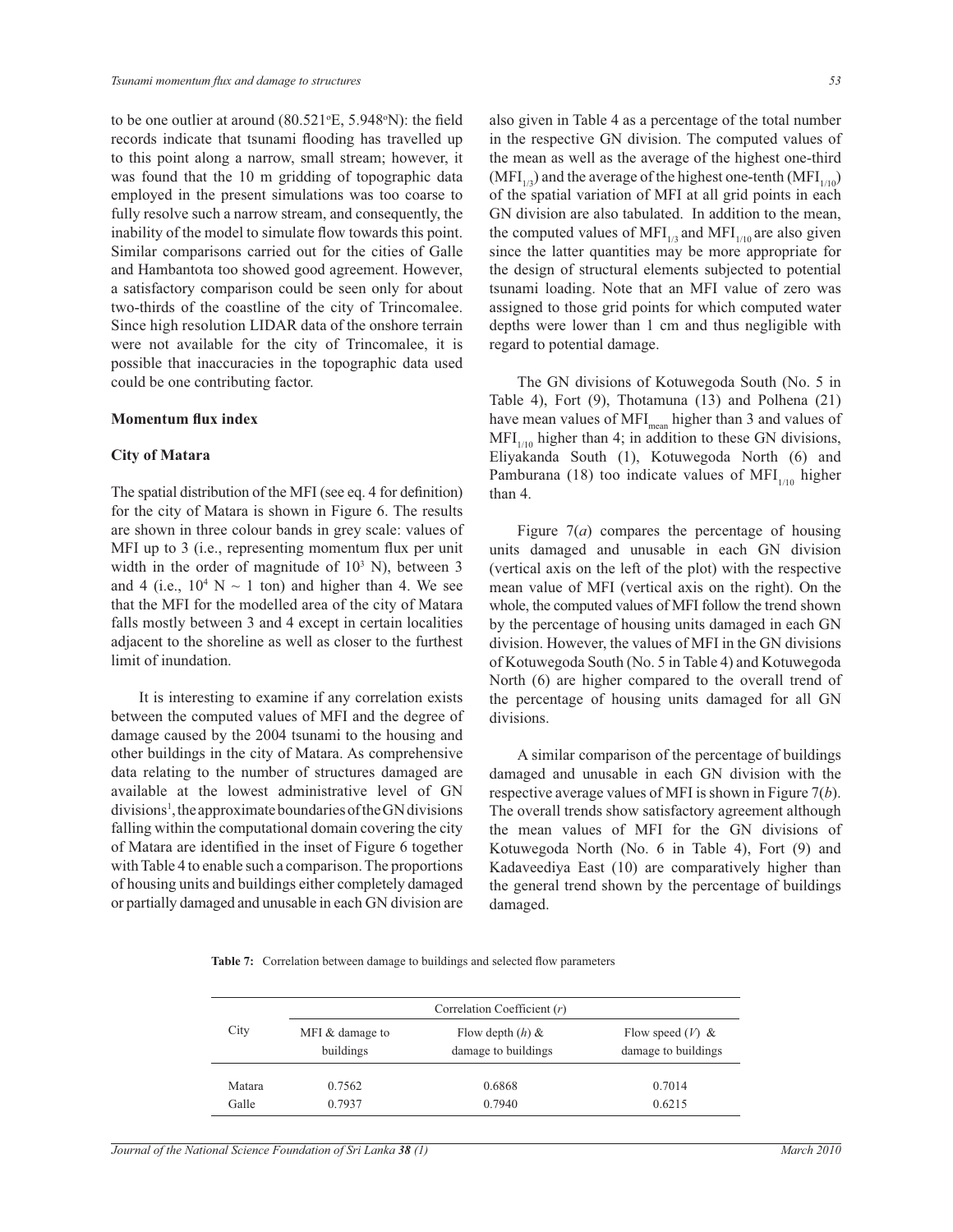

**Figure 8:** Spatial distribution of MFI for the city of Galle. The inset shows the GN divisions falling within the computational domain



**Figure 9:** Comparison of the percentage of (*a*) housing units, and (*b*) other buildings, damaged in each GN division of the modelled area of the city of Galle with corresponding mean values of MFI



**Figure 10:** Spatial distribution of MFI for the city of Hambantota **Figure 11:** Spatial distribution of MFI for the city



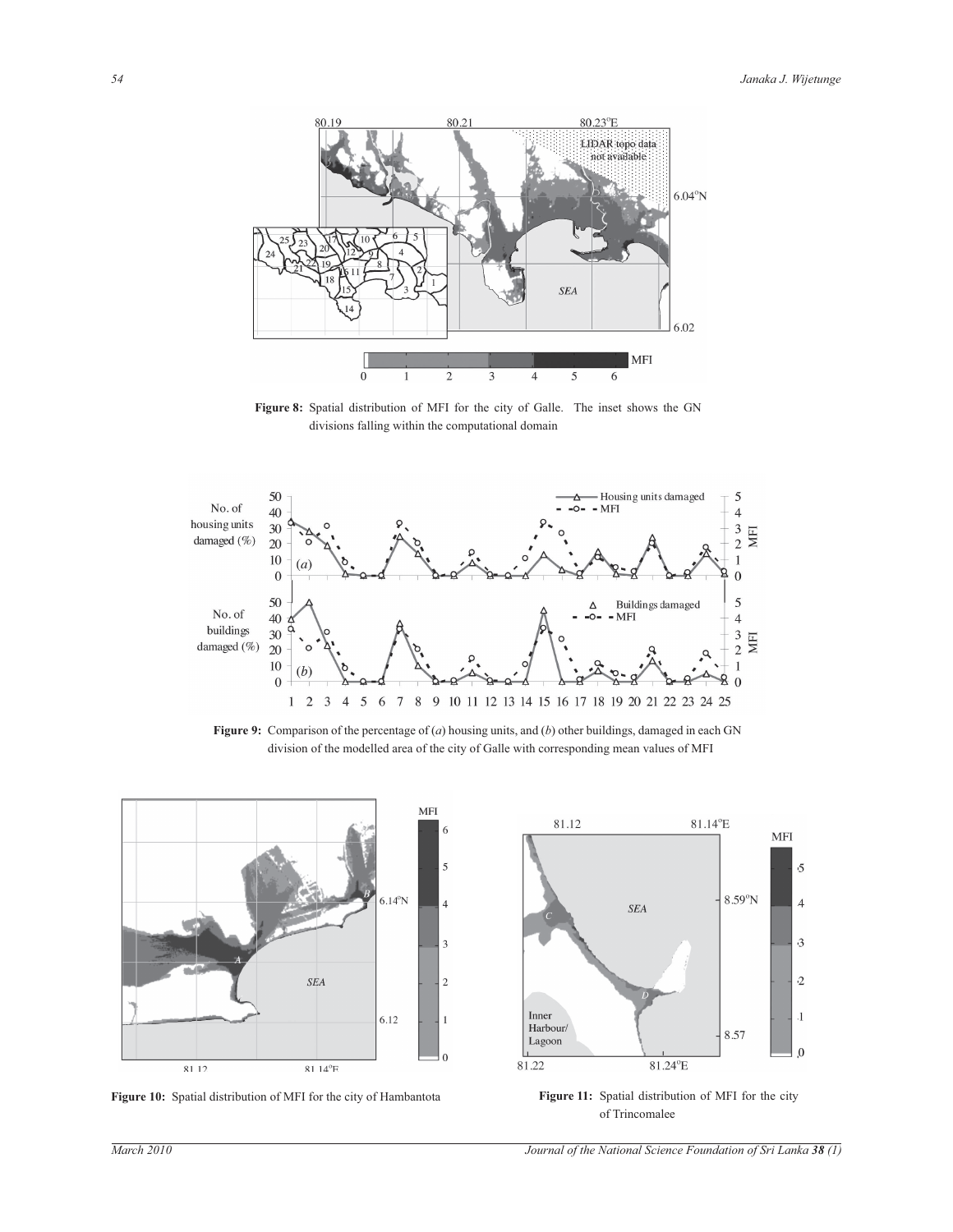# **City of Galle**

Figure 8 shows the spatial distribution of MFI for the city of Galle. As for Matara, the approximate boundaries of the GN divisions falling within the modelled area of the city of Galle are identified in the inset of Figure 8 together with Table 5.

 The GN divisions of Katugoda (No. 1 in Table 5), Magalle (3), Pettigalawatta (7) and Cheena Koratuwa (15) have mean values of MFI higher than 3 and values of MFI<sub>1/10</sub> higher than 3.9; in addition to these GN divisions, Mahamodara (21) and Siyambalagahawatta (24) too indicate values of MFI $_{1/10}$  higher than 4.5.

Let us now compare in Figure  $9(a)$  the percentage of housing units damaged and unusable in each GN division of the city of Galle (vertical axis on the left of the plot) with the respective mean value of MFI (vertical axis on the right). On the whole, the computed values of MFI follow the trend of the percentage of housing units damaged in each GN division in the computational domain of the city of Galle. However, the values of MFI in two adjacent GN divisions of Cheena Koratuwa (No. 15 in Table 5) and Minuwangoda (16) are higher compared to the overall trend shown by the percentage damage to housing units.

 A similar comparison of the percentage of buildings damaged and unusable in each GN division with the respective mean value of MFI is shown in Figure 9(*b*). As for housing units, the computed values of MFI, on the whole, also follow the variation of percentage of buildings damaged. However, the mean value of MFI for the GN division of Minuwangoda (No. 16 in Table 5) is comparatively higher than the general trend shown by the percentage of buildings damaged.

# **City of Hambantota**

The spatial distribution of MFI for the city of Hambantota is shown in Figure 10. The momentum of the tsunami surge through location *A* had been very high with values of MFI exceeding  $4 - 6$ . Several eyewitness reports also confirm tsunami rushing through this area with considerably high momentum. The elevated terrain to the south of this locality and the sand dune to the north-east may have contributed to this apparent rush of tsunami overland flow through the low lying ground in the vicinity of location *A*. There is also a patch of MFI higher than 4 in the vicinity of location *B*: apparently, the sand dune at this location had been breached and the tsunami flood flow had rushed through with greater momentum.

Only two GN divisions of large spatial extent cover the entire modelled area of the city of Hambantota. Therefore, a detailed analysis of the possible correlation between MFI and percentage of housing units and buildings damaged was not attempted.

#### **City of Trincomalee**

Figure 11 suggests that the MFI for Trincomalee is lower than 3 for most areas except in a narrow strip along the coastline and in the vicinity of locations marked *C* and *D*. This observation is consistent with the comparatively lower maximum water levels (2.8 m and 3.2 m) measured by Liu *et al*. <sup>21</sup> near the city of Trincomalee and in adjacent areas in the aftermath of the 2004 tsunami.

 It must be added that the numerical simulation was confined to onshore flooding directly from the eastern seaboard of the city. The field surveys confirmed overflowing of the inner harbour and lagoon in the southwestern part of the city as a result of the tsunami surge propagating into these partially enclosed waterbodies. However, the tsunami propagation inside the harbour and across the lagoon could not be simulated owing to lack of reliable bathymetric data.

 Unfortunately, sufficiently comprehensive data relating to damage to housing units and buildings for all GN divisions of the modelled area of the city of Trincomalee were not available. Therefore, an analysis of the degree of correlation between the spatial variations of MFI and percentage of housing units and buildings damaged in Trincomalee was not attempted.

# **Statistical analysis**

The results from the numerical simulations were also processed in the same way as for the MFI to obtain the mean values of flow depth and flow velocities for the GN divisions listed in Table 4 and Table 5, respectively, for the cities of Matara and Galle. The correlation between the spatial variations of the percentage of housing units damaged and each of the three flow parameters, namely, MFI, flow depth and flow velocity is given in Table 6. A similar comparison is made between the percentage of buildings damaged and each of the three flow parameters in Table 7.

 Table 6 shows that the correlation coefficient (*r*) between the MFI and the percentage of housing units damaged in Matara is significantly more than those between the flow depth and the damage as well as the flow velocity and the damage. Similarly, Table 7 indicates that the percentage of buildings damaged in Matara too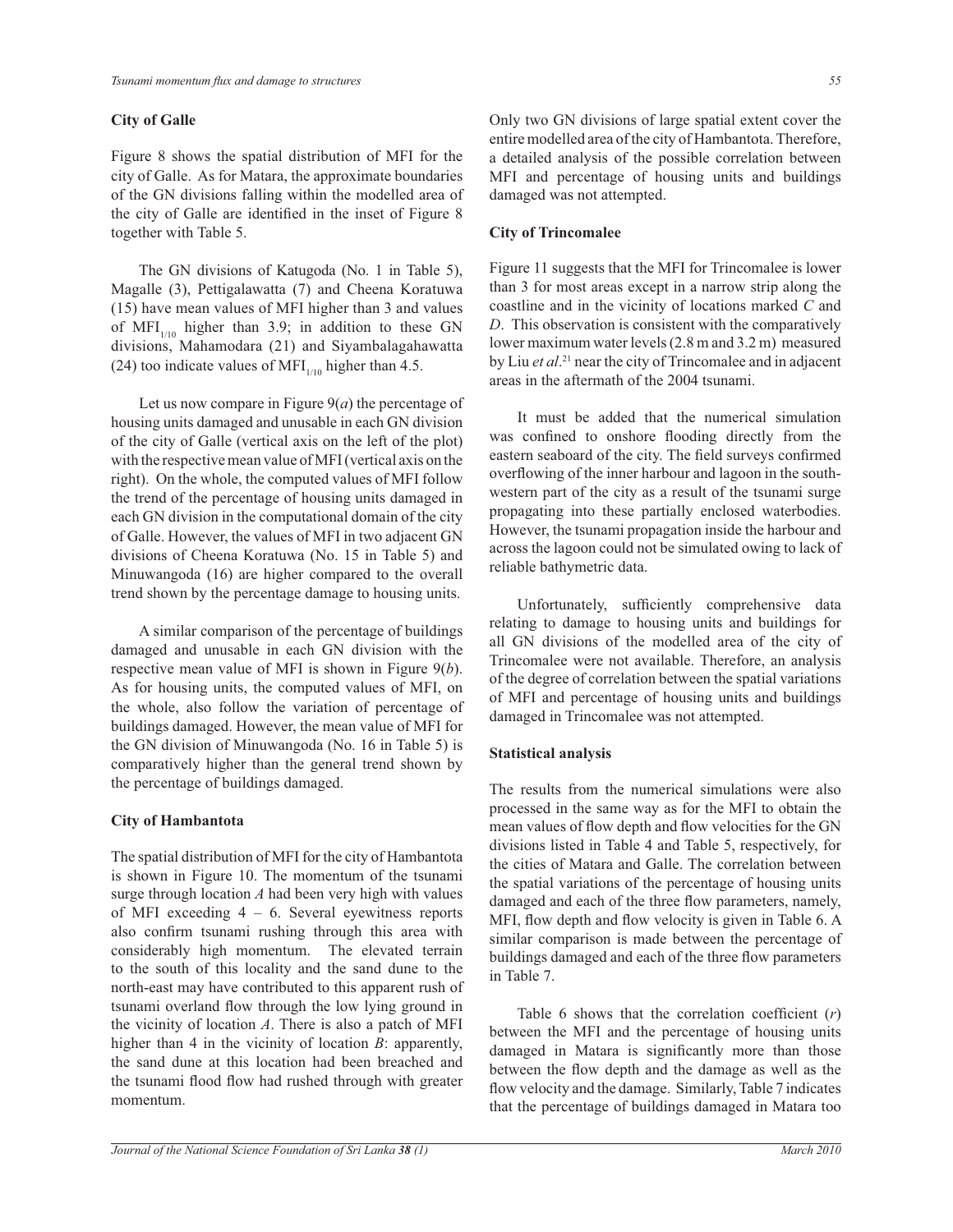shows a better correlation with the MFI than with the flow depth or the flow velocity. For Galle, both the MFI and the flow depth correlate almost equally well with the percentage of housing units damaged (Table 6) as well as with the percentage of buildings damaged (Table 7). However, the correlations between the flow speed and the percentages of damaged housing units as well as buildings are comparatively poor.

 It must be added that the underlying presumption in the above statistical analysis is that the relation between MFI and the percentage of structures damaged is linear although these two variables need not necessarily relate linearly. Nevertheless, the satisfactory correlation shown between MFI and the percentage of housing units and buildings damaged is probably encouraging considering the fact that there are variables other than the tsunami loading that could also influence the degree of damage suffered by a structure, for example, the type of building material used (i.e., masonry or reinforced concrete), the orientation and the shape of the building, presence of cross-walls and bracings, number of storeys and the level of shielding and resistance provided by neighbouring buildings, trees and vegetation<sup>23</sup>.

#### **Model limitations**

It must be mentioned that there are several limitations involved in modelling tsunami overland flow. One is that, since the initial condition for the modelling is determined by the displacement of the ocean bottom along the fault line, the largest source of errors is the seismic source model. Another significant limitation is that the resolution of the modelling is no greater or more accurate than the bathymetric and topographic data used. Although high resolution topographic data were available for three of the four cities considered in the present study, the resolution of the bathymetric data used is much less.

 The results from the present study provide an indication for local planners and designers to identify areas that are likely to be more vulnerable in terms of potential damage to property in the event of a major tsunamigenic earthquake in the Andaman-Sunda fault line and for public education and awareness activities. Because of the uncertainties inherent in this type of modelling, these results are, however, not intended for land-use regulation.

# **CONCLUSION**

The onshore flooding caused by the 2004 Indian Ocean tsunami in four cities on the southern and eastern coasts of Sri Lanka have been numerically modelled using non-linear shallow water equations in order to examine the effectiveness of momentum flux as an indicator of the potential tsunami loading on structures. The model results have been processed to obtain the spatial distributions of the maximum values of the momentum flux as well as the depth of flooding and the flow speeds. A comparison of the computed values with the field data of the above three flow parameters show how they relate to the spatial distribution of the number of housing and other buildings damaged due to the 2004 tsunami and suggests that the spatial distribution of the percentage of housing and buildings damaged correlates better with the momentum flux than with the flow depth or the flow velocity. Extension of the present work to other parts of the affected coastal belt is recommended in order to conclusively establish the effectiveness of momentum flux in describing the potential tsunami loading.

#### **Acknowledgement**

A part of the work described in this paper was carried out with financial support from the NSF Grant No. RG/2005/ DMM/02 and USAID/IOTWS Grant No.04-05-IOTWS-06. The author wishes to thank Prof. Philip Liu of Cornell University, USA for making the latest version of COMCOT FORTRAN code available in order to carry out the model simulations.

#### **References**

- 1. Department of Census and Statistics (2005). *Atlas on the Buildings Affected by the tsunami – 2004*, and *Tsunami Census 2004/2005 – Final Report*, Department of Census and Statistics, Colombo 07.
- 2. Ministry of Finance and Planning of the Government of Sri Lanka (2005). *Rebuilding the tsunami Affected Area – Implementation Plan*. Ministry of Finanace and Planning, The Secretariat Building, Colombo 01.
- 3. Hwang D. (2005). *Mitigating the Risk from Coastal Hazards: Strategies & Concepts for Recovery from the December 26, 2004 tsunami. http://www.soest.hawaii.edu/ seagrant/communication/pdf/TsunamiRecoveryReport.* pdf. Accessd on 15 September 2008.
- 4. Walsh T.J., Titov V.V., Venturato A.J., Mofjeld H.O., & Gonzalez F.I. (2003). *Tsunami Hazard map of the Elliott Bay Area, Seattle, Washington: Modeled tsunami Inundation from a Seattle Fault Earthquake, Washington Division of Geology and Earth Resources Report No. 2003- 14*, Washington Division of Geology & Earth Resources, Olympia, Washington.
- 5. Takahashi S. (2007). Tsunami disasters and their mitigation in Japan. *The* 3rd *International Workshop on Coastal Disaster Prevention*, Colombo, Feb 12-13, 2007.
- 6. Uslu B., Borrero J.C., Barberopoulou A.E. & Synolakis C.E. (2007). Tsunami hazard assessment and inundation